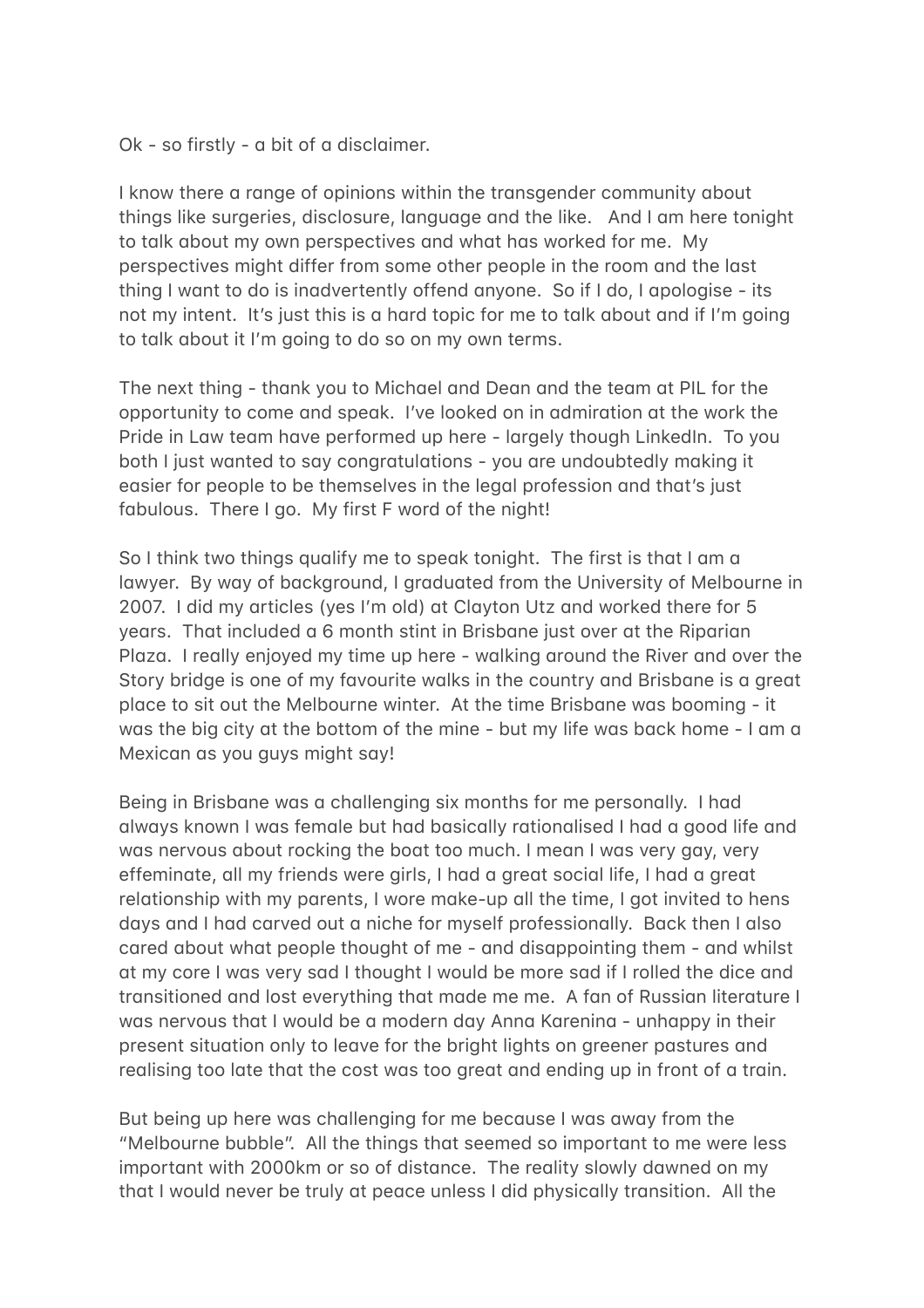personality quirks that I loved about myself began to feel like millstones around my neck. I went to the gym one morning to try and exercise my woes away always a favourite tactic - but I remember getting back home that morning and just bursting into tears knowing that I just had to do this and feeling so very scared and overwhelmed.

So I went back to Melbourne full of resolve. But contrary to what you might think, Clayton Utz Melbourne was much more conservative at the time than CU Brisbane. Call it instinct but I knew I couldn't transition there. I began to look for a new job while I took some steps at a personal level to help me feel more comfortable about my body. I remember one day where my old boss at the time took me out to lunch at the Australia Club - one of the few all-male membership clubs left - and I remember thinking to myself that I was probably the only person there wearing stockings under the suit pants!

I'm always careful when I tell this story because I don't want to beat up on Clayton Utz. It was a different time and place. I was lucky to have the professional experiences I did there and I think it would be a tacky look to be ungracious after all that. There was certainly nothing like this and was at a time where there was plenty of division in the community about marriage equality, let alone gender identity issues.

I also, with hindsight, think that the firm embraced me within the constraints of time and place. At the 2009 Christmas Party we had a New York theme. Having not yet transitioned I wanted to wear an outfit that I felt comfortable in and I wore this female NYPD outfit that with the benefit of hindsight is more appropriate in the bedroom than public. However, I maintain I had the best shoes in the room that night.

I was very nervous walking into the venue that night - although the initial nerves gave way to exhilaration as I realised that people were embracing me and my show of self. There were a couple of negative comments though. One was that my outfit was a bit risque. Fair. The other one was unfair. It stung. She was a Special Counsel in my immediate team. She told me that no one would ever take me seriously professionally after tonight. For a long time that comment stung and it drove me, very much in the 'I will prove you wrong' variety. Though a few years ago during some mindless scrolling on instagram I stumbled on a quote that has staved with me. It was a Buddhist quote and it said something like that when you raealise things said or done to you are a reflection of the person doing them and not about you you cease to react entirely. I realise now that I have ceased to react - but it certainly took a lot of work to get there.

So after five years at CU I ended up at Australian Industry Group - which is essentially an employer lobby group with a workplace relations arm. We serviced their member companies who had employment law issues. It was a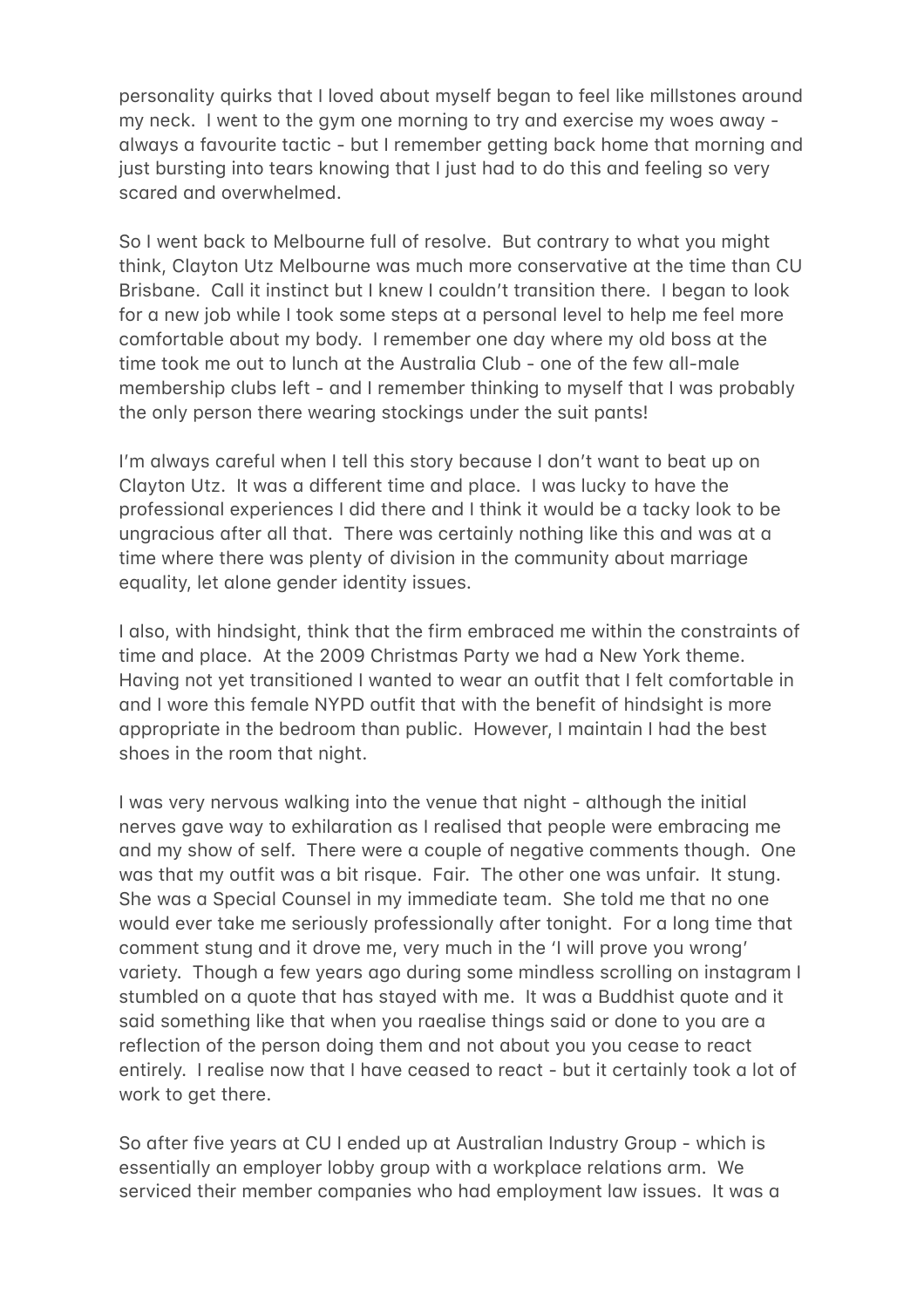lot of fun. With four years practice under my belt I was increasingly driven to grow my own legal practice and worked very hard in my first year there. I wanted to prove my worth - I was getting up at 4am and all those things and doing a couple of hours work at home in the morning. A couple of the clients thought I was crazy but quite a few of them responded to my drive and are still with me today. But where that drive came from is that I was really trying to do was to make myself indispendable financially to Ai so that when I did transition I had some bargaining power.

I had learnt a thing or two about the commercial world after practising exclusively in workplace relations. I knew that high performers get more latitude. I didn't want to be mediorce - or even satisfactory - to transition. I knew I had to be stellar and that would inculcate me from detriment somewhat. I suspect it is still a bit like that now. One of my favourite musings is that we will gender equality when we see as many incompetent women in positions of leadership as there are incompetent men.

Meanwhile, I had been doing little things like starting laser hair removal on my face and was dressing more and more androgynously. I embraced purple crayon eyeliner and wore clear nail polish. I wore lots of female jewellry and would cross-dress any chance I got. During this time I working up the resolve to fully cross the Rubicon - to use a legal phrase - which would include things like hormones and name changes. It felt like I was living two lives. You might not expect it but I look back so fondly on this time. It was so much fun to play wth style and play with gender. To dress androgynously. To not care about gender. I can see why some people want to reject it entirely

One of the perverse things about transitioning is that in many ways I feel lost a bit of my je ne sais quoi. Beforehand I had never cared about masculinity. I had never cared if anyone thought I was conflicted about gender because I was. No one knew how I would be dressing when I arrived to a party. It was fun pairing boy things and girl things. It was fun being a bit loose and a bit edgy and I went to a lot of cool parties!

I say this because - even as someone who enjoys many 'girly' things nothing could quite prepare me for the trappings of beauty culture - or society's expectation of beauty culture - and the inadequacy I would feel in the immediate couple of months and years after I officially became Jasmine.

I had been handsome before, even a bit pretty and my milkshake certainly bought the boys to the yard. However, my features didn't immediately translate despite the magic of hormones and I missed feeling attractive. I missed it desperately. And I felt society constantly reminded me that I wasn't and that I just wasn't enough. I took some while to adjust. I share this because I want you to know how powerful beauty culture is. Even as an effeminate gay boy who has been a fake blonde since 13 it blew me away.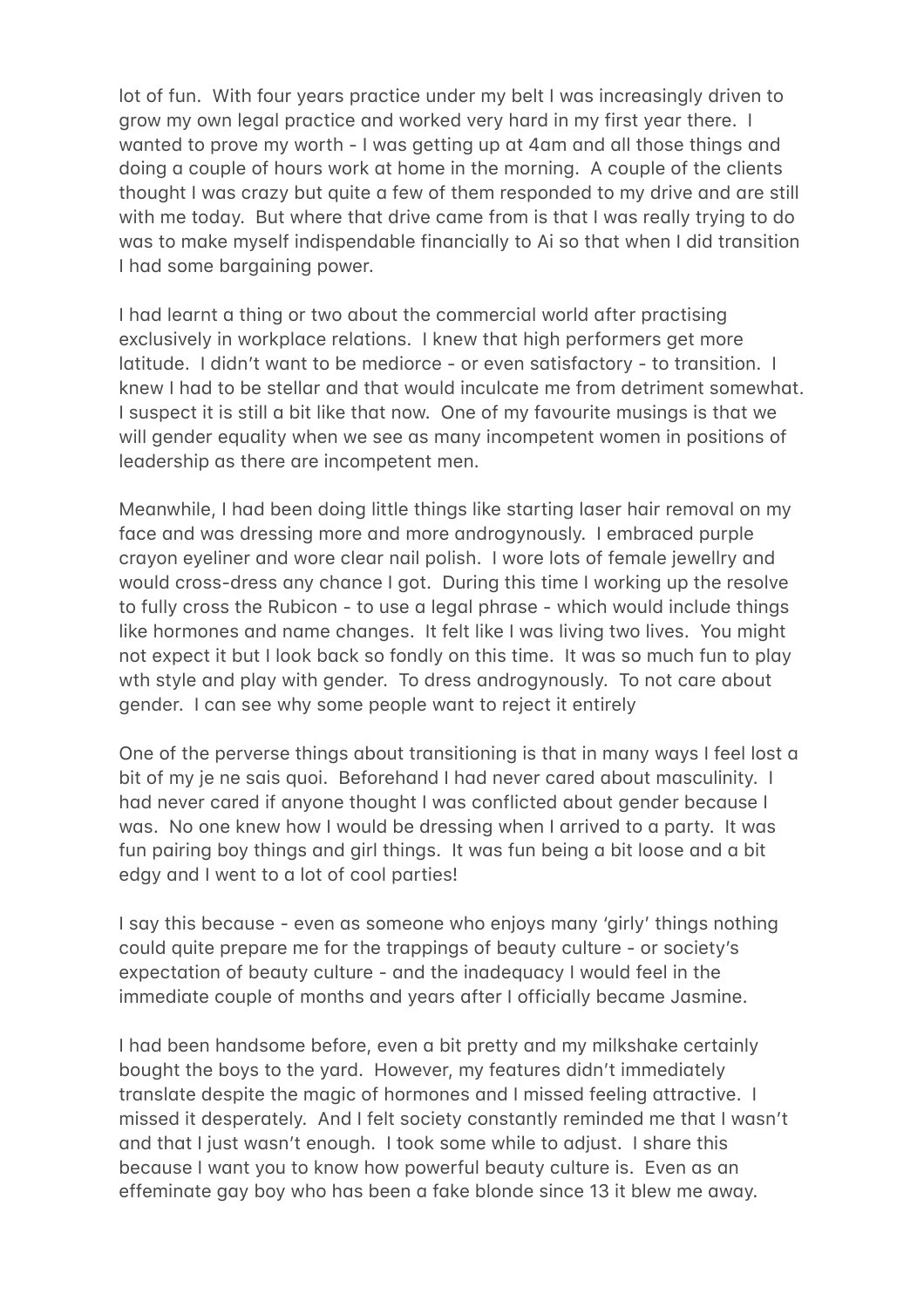This was in sharp contrast to the immediate few months before the offical change. I remember this time well.

The drop dead date was 12 June - and during May I was travelling a lot for work. I was in Adelaide for two nights and the first night the room service comes in and he says hello ma'am. The next night a different room service says hello sir! Talk about gender bending! Around that time I'd also been in the western suburbs of Sydney for enterprise bargaining - I still had my male name and was dressed androgynously but the reception put a Ms in front of my name! I thought 'geez the woman round here must be pretty butch'. Flying back I had Mr so and so on my boarding pass and the poor flight attendant was so confused and said that's not you until I told her the truth! She was so mortified and came to apologise to me but I said not to worry you have made mv dav.

Around this time work were saving to me, I know you have 12 June, but people are starting to get very curious, lets bring it forward. I said no! And I also said, well if they are curious they can come and ask me, and I will tell them. If they ask you you can tell them. But I'm going to prioritise my own wellbeing over their curiosity.

The reason 12 June was important was because I had a case on appeal in the Court of Appeal and it was being heard on 10 June. It wasn't fair on my client to have the distraction of me rocking up in a dress.

Anyway, back to beauty culture. I did what any self-respecting woman would do - I succumbed. I embraced the knife.

Ultimately, its been surgeries rather than positive psychology or changes in societal attitudes that have enabled me to move through life with relative ease as a female. I had six surgeries over an 18 month period. Looking back I don't know how I did it. What I will say - as an aside - is that I had all my surgeries in Melbourne. I just want people to know that you don't need to go overseas for medical care - we have to here in Australia.

It saddens me that surgeries are unaffordable for so many transgender people. Alternatively, many transgender people raid their superannuation to afford surgeries. This is an understandably desperate decision for which a hefty financial penalty is paid - both from a taxation perspective and minimising the benefits of compound interest - which my father repeatedly reminds me is the 8th wonder of the world.

The physical transition cost a substantial sum of money, once surgeries, hair removal, vocal training and medical appointments are factored in. Private health insurance covers some hospital stays but not all. This is because the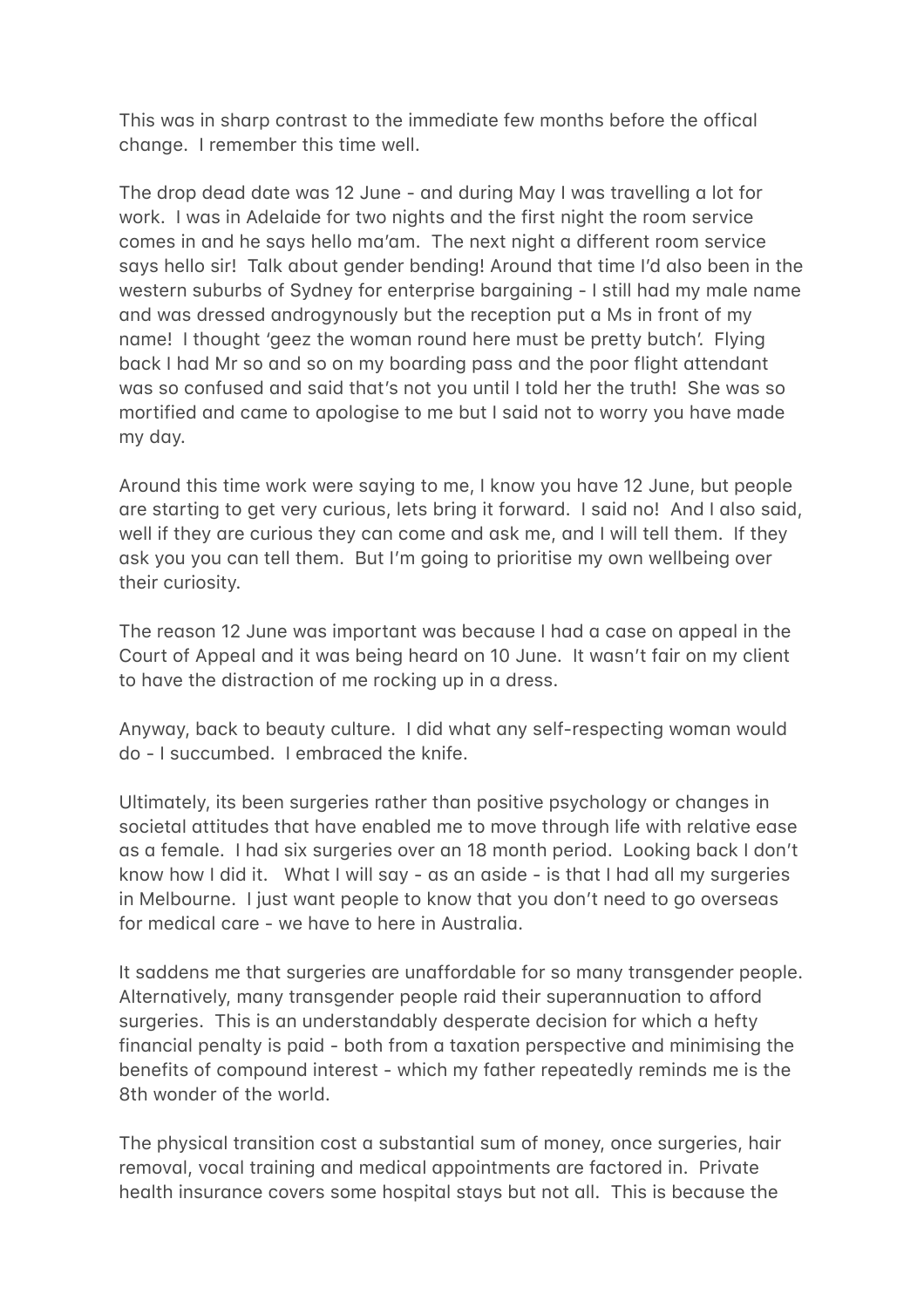surgeries are considered largely cosmetic and therefore not covered by insurance.

In many ways, the unfairness of this is more apparent with hindsight. At the time I was so focussed on getting things done I didn't care about what should be or how things could be different. I didn't want anyone at work or my clients to think I wasn't focused. This was most apparent when I had my boobs done on a Thursday and was back to work on the Monday - it was as much a signal to myself that I was unbreakable as anything else. There was another surgery where I was due in at 2pm and was wrapping up a conference call at 12.30 that day. There was little time and energy for hypoethicals and self-pity.

But looking back, it doesn't seem right that I spent \$17,000 to reshape my forehead to make it look more feminine. Or that you can't claim laser hair removal on Medicare. Or that a sex change operation - to use the old term isn't life saving. These things are essential for transgender people to function as fully productive and engaged members of society. If corporate Australia said to me 'how do we help transgender people'? My answer would be sponsor surgeries instead of #woke virtue signalling.

That was most apparent to me when I took a trip to Hong Kong two months before the vagina operation. I went over with a girlfriend for some shopping and culture over Easter - I had been looking forward to this little mini-break because I needed a break from transitioning, which felt like a full time job. It wasn't the first time I had been overseas since getting a new passport but it was the first time I had been through the X-ray machines. So what happens, is that the person at the machine sees you coming and they press male or female. They pressed female, but it picked up that I hand't had the surgery downstairs. They were all very confused and I had to tell them in hushed whispers about my situation and she was like, ok, go back and I will press male. The problem with that is that I was wearing a bra and had some chicken fillets stuffed in them. So that was picked up when they pressed male but not when they pressed female. So I was taken the little room, like some common drug smuggler, and had to undress. I asked if my friend could come in with me because I thought it would make me feel safe. But the answer was no.

I had seen enough movies to know this was not the time for sass so I did what I was told. It was humiliating - although my credit card was subject to most of the beating when I went on a shopping spree in Hong Kong to make myself feel better! I told myself I would make a complaint but instead I just channeled Elsa and let it go.Thankfully, I will not have to deal with that situation again. But it saddens me to think that for some transgender people that must be a more regular occurrence.

When I got back I had to have my final psychiatrist appointment before the surgery I was so mad. I had to have the sign off from my normal psychiatrist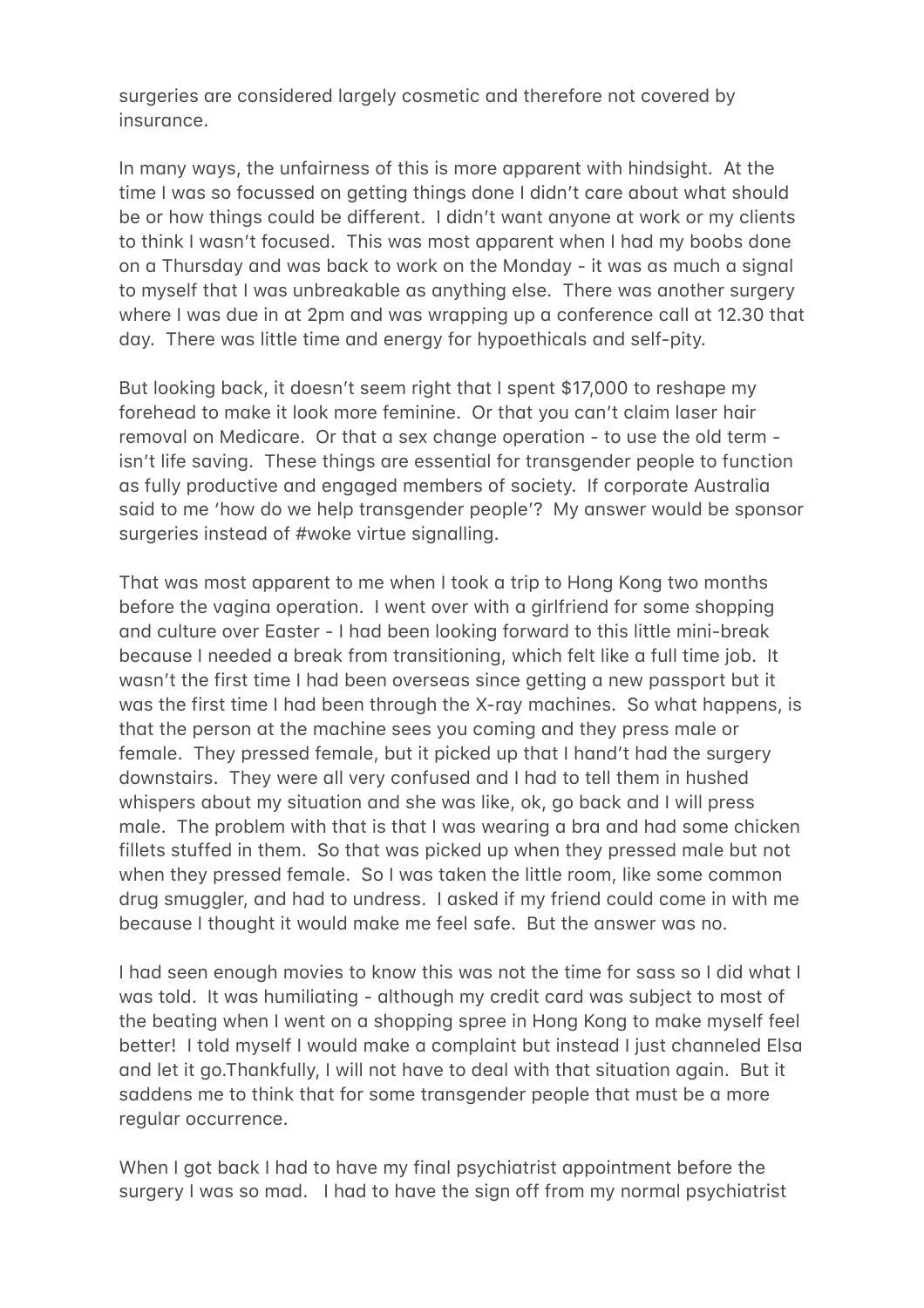but they make you get a second opinion. And they make you wait 12 months after you've officially switched to get that surgery. I got on my high horse and told her that I thought this was the biggest crock - I said you guys go and take the Hippocratic oath but making me wait arbitrarily to do this - well that is harm! I told her about Hong Kong and how that wouldn't have happened if the medical profession didn't put those hurdles in my path. I told her that I was so annoyed that I had all this agency in my life - but as I said to her ' 'this is not directed at you because I am sure you are very competent and all that. But how offensive that you - who have known me for 10 minutes - are deemed more competent that I to make this decision for myself'! All she could say was 'most people aren't like you Jasmine. You'll get there regardless. But the system protects others'. She signed me off in 15 minutes and I went on my way.

Sometimes its not until I prepare for an address like this one that I realise what I have gone through. Anecdote after anecdote comes back to me about eveything I went through. When I changed my name officially and started dressing more female it did prompt some interest in the broader building. The concierge was partially intrigued / rude and would try and talk to other people about me. I got wind of this and marched up to him and said 'the next time you want to gossip about me come to me, because it will be much more informative for you and you will also get the truth'. He slunk away!

There have been some beautiful experiences. My late grandmother, who I was very close to, was very understanding of what I did. She told me, in the inimitable accent of a Dutch immigrant, 'you know, when you young I just think you gay. But this makes sense too'. When I was young my sister and I would stay at her house and play Mary Poppins. I was Mary, of course, and my younger sister was Jane. I would walk around the house with a large umbrella insisting everyone call me Mary. And so one of my grandmother's first questions was why I didn't change my name to Mary!

When I changed my name I took her name - Stephanie- as my middle name. I showed her my new birth certificate and she then proudly told the small town she lived in about her transsexual granddaughter and how I she had inspired me. I was like a mini celebrity. She volunteered at the local St Vincent de Paul and whenever a man would come in buying something for his partner she would then say 'its ok darling, your secret is safe'. I pity the poor guy who was actually genuinely buying something for his partner! All she wanted was for me to be happy and I was able to tell her - honestly - that I was when she was on her death bed last year. That was very special for me.

Increasingly though, over time, I began to think of myself as less transgender and more just female. It's rarely front of mind. Increasingly, I find these sorts of sessions emotionally confronting because I need to turn myself back to some hard experiences that were challenging for me. I've promised myself a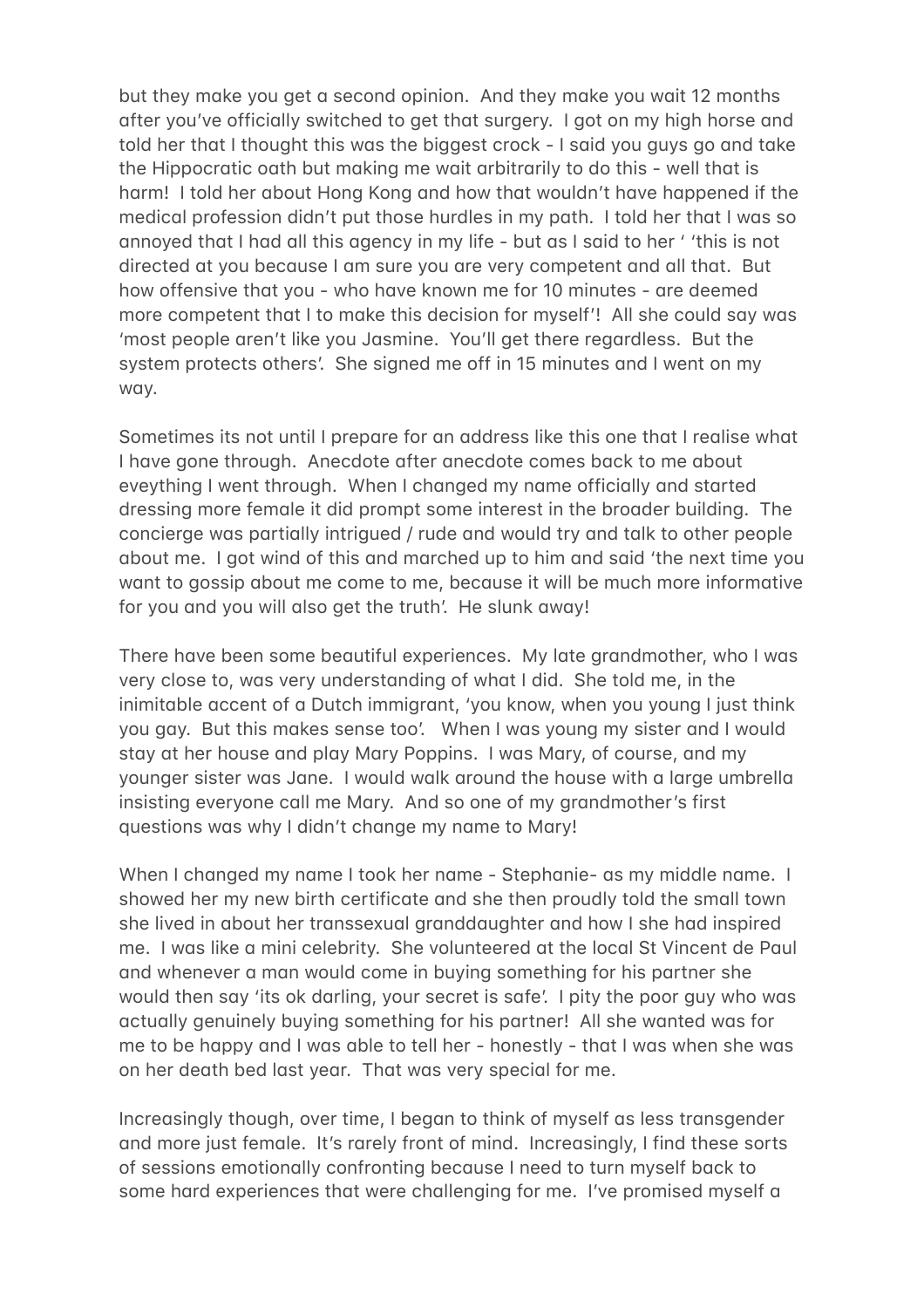shopping trip down James St tomorrow morning before I fly home as a bit of a reward.

Now, during all this time I had been assiduously building a legal career. I had risen through the ranks through the ranks at Ai Group and had the rather fancy title of Legal Practitioner Director - effectively the Partner equivalent with responsibility for getting work, delegating work, settling work and managing a team. However with the intensity of the transition feeling very much past tense I felt in cruise control professionally.

Looking back, I am proud that I moved from mid-level lawyer to very much senior lawyer at a relatively young age while negotiating so much personally. I look back on these years are largely a blur. It reminded me that when I would ask my mum about what I should wear to an 80s theme party she would say 'I got married and had 4 kids in the 80s. How am I meant to know'!!

One of the professional challenges I had around this time was moving into a more managerial type role overseeing people my age or older than me. I was so used to the bar being higher for me - not as in a woe as me context - but simply because of the sheer grit I needed to show from day to day and the well of emotions that I would largely push aside so that I could remain focused on the job. Maybe this was of my own making because I handled my transition like a PR project where I was both the strategist and the subject. I wasn't going to hide behind corporate emails or HR speak and instead I decided to tell every single client myself, in person, to the extent I could. This took about  $6 -$ 9 months and during this time I was physically changing. It was also exhausting. I didn't care so much what people thought personally but I was singing for my supper. For example, you can have all the anti-discrimination laws you want but if a client is uncomfortable - for reasons I can't influence they are not going to give me their work. Navigating all that while performing day in day out while in and out of doctor's rooms and hospitals was full on. I felt also that people were talking about me - not necessarily in a bad way - but me and what I was doing was a topic of interest and conversation.

I have always been quite social and found it easy to get along with different types of people. However, increasingly I became more private and I found it harder to trust people. I began to have little time for fools. Life was unbelievably busy and I already had a close group of friends. I was - and am very loyal at my core. I was also quite content in my own company. I had just been around the block a few times and I wasn't in a hurry to let my quard down too easily.

However, as a woman in leadership it quickly dawned on me that there is a tax to be paid if you don't temper your sass with a bit of sugar. One of my low points professionally was a 360 review that was organised for me in 2016 - by two men with an axe to grind. I won't bore you with the politics behind this -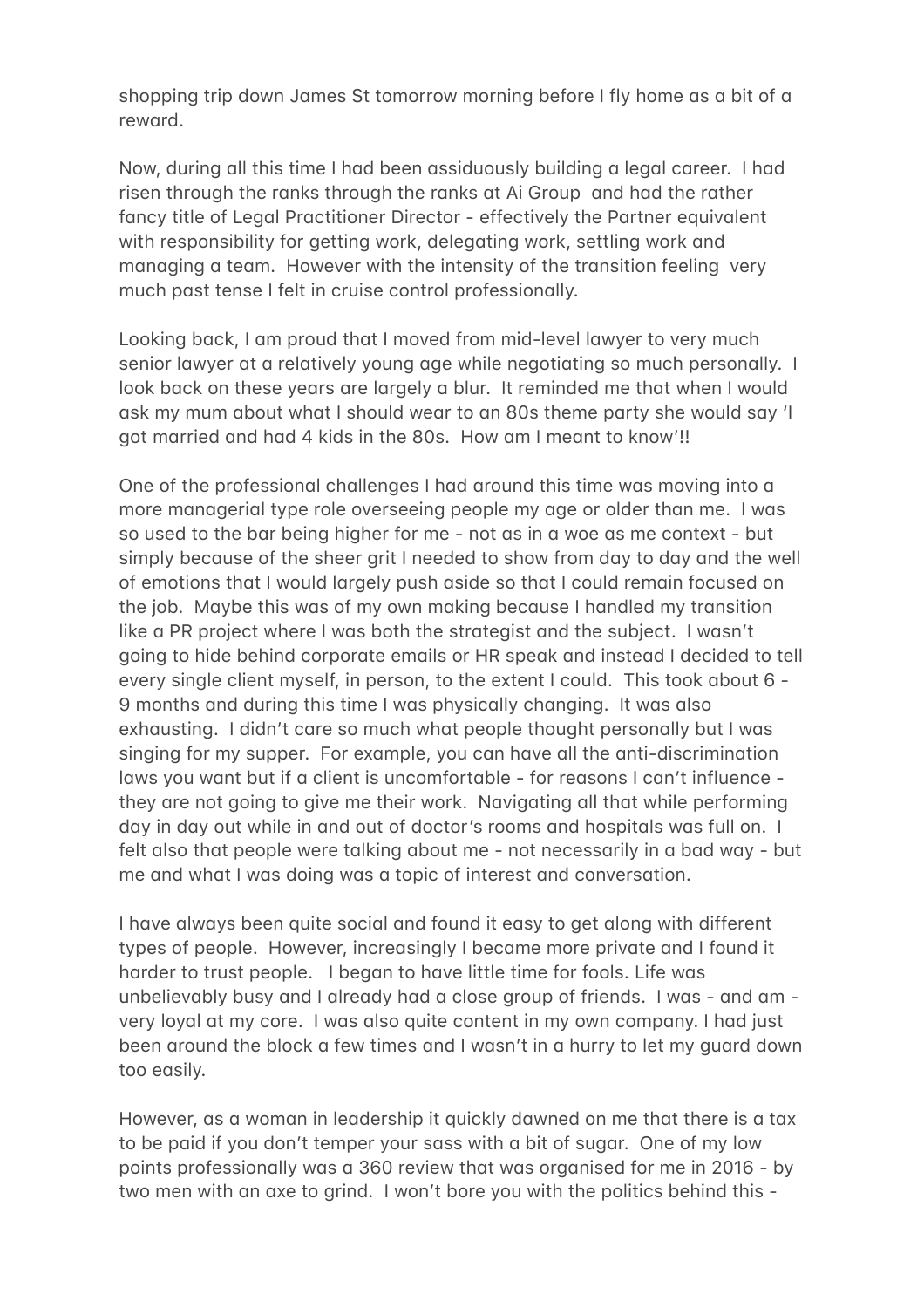but what was told to me was that I needed to improve my soft skills if I wanted to develop as a leader. While having the maturity to realise that we all have blind spots as leaders and that there is always room to improve I was surprised that 'soft skills' was the main charae levelled against me. So the 360 involved 7 people - some with bouquets - some with baseball bats - going through a revolving door to talk about me as a professional. I got a summary of the results at the end of this. As you do - you go straight to the bad. It read. 'She is intense. She is seen to value work over outside life. She is adversarial and combative. She is ambitious and competitive. She is overzealous in having her view accepted. She is self-serving. The good was that I had a strong results focus and delivered excellence - but hey - let's just bash the woman for being -mbitious.

I got that feedback on a Friday and was pretty much floored all weekend. I shared it with my mum who reminded me that there would be things to be proud of, things to laugh at and things to learn from. And there was - I remember a couple of weeks later I was leavina work in a rush because I was having a friend round to watch the Bachelor finale. Priorities. One girl in the team tried to stop me to talk to me about something I don't even remember. Of course I don't remember - I was trying to get out of there. But then someone tried to stop me to talk about a work issue, and I was like WORK ISSUE! MY JOB! MY FRIEND CAN WAIT! And so driving home I realised - however unfairly - why someone might say I prioritise work over life. They had just seen that. What they didn't see was a girlfriend coming over after a breakup for a bit of TLC and how I had moved heaven and earth to make that happen.

So perceptions are unfair - whether it be of you as a woman, a professional, or based on your gender. I'd encourage you to to place too much weight in them.

Now, clearly I must get a 5 year itch - because when a head hunter contacted me in 2017 to ask me if I wanted to start an employment law team at Sladen legal - an established firm in Melbourne - I didn't say no. I thought about it and decided to take the leap of faith and joined as a non-equity partner in October 2017. I have since grown the team to 5 with seven figure revenues and on 1 January 2020 I became a shareholder and director of the firm. I am, to the best of my knowledge, the only transgender equity partner in law firms in this country. And I am proud of that.

I think what's worked for me is that I have never set out to change people's opinions. I've always known that people don't like to be told what to think. So telling someone, 'you must respect me; you must treat me like this' is never going to work. People instead need to be shown what to think - and one of the best ways they can be shown what to think is from how you treat yourself, interact with others and carry yourself in general. In the office I would very rarely if at all talk about being transgender. It's not that relevant to my day-today work. Being a woman is far more relevant to my day-to-day work. The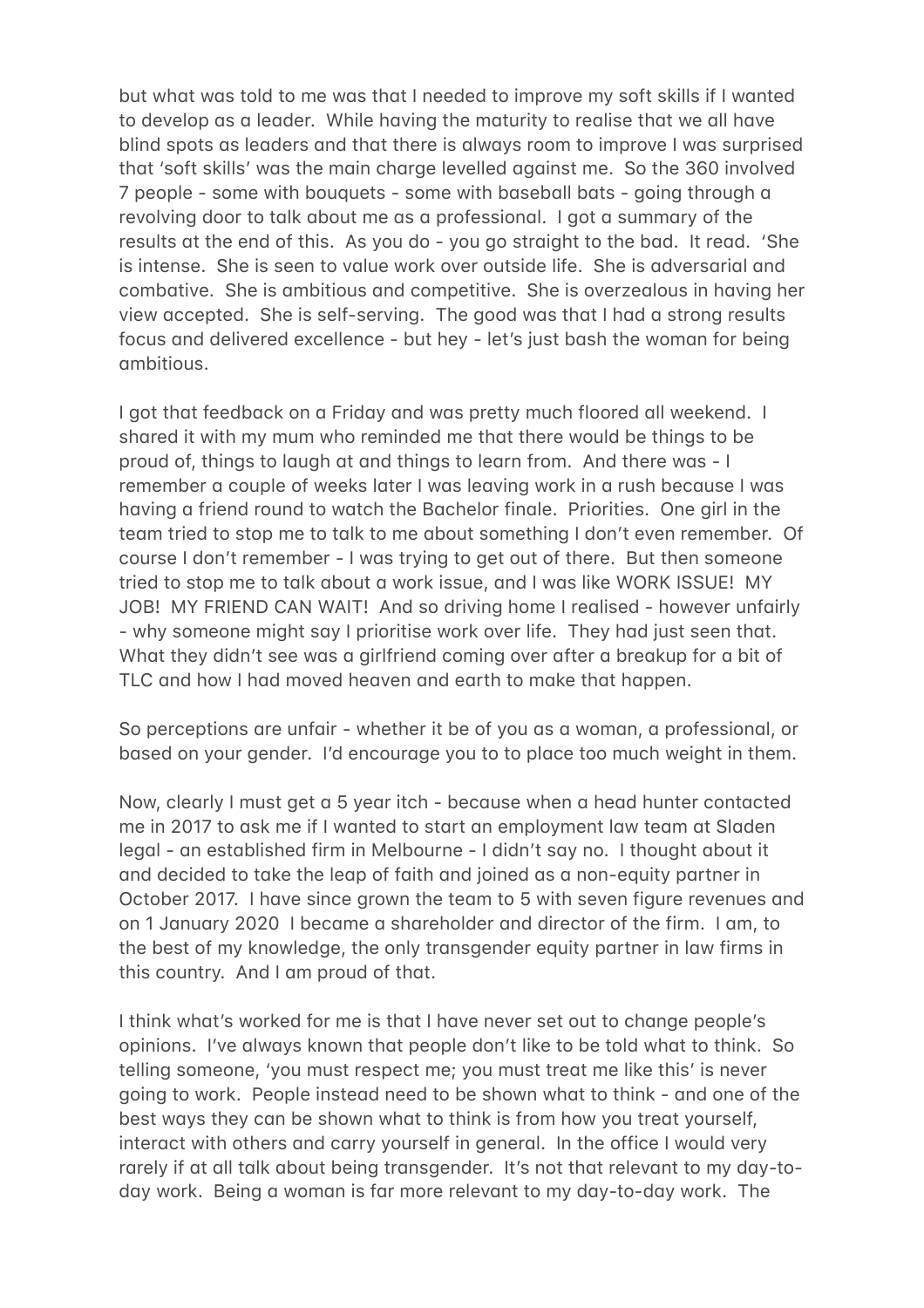fact that I am transgender is never something that has been announced to the office though I assume most people know, or get told at some stage, or see something on LinkedIn - like this presentation - and put it together. I'm probably a bit insulated from it all by seniority also. However, at the Christmas Party last year one of the PAs came up to me with a bit of Dutch Courage and said 'I JUST HAVE TO TELL YOU WHEN I WAS HEARD I WAS SHOCKED! I NEVER KNEW! I JUST THOUGHT YOU WERE A GORGEOUS WOMAN'! WHAT YOU MUST HAVE HAD TO GO THROUGH!

A similar - although more nuanced interaction occurred a few years before that. I was just about to start at Sladen and I'd shared my background with the CEO of the firm after they had given me the job but before I had started. I did this because I wanted the firm to hear it from me instead of via the gossip train or mutual connections or the like. Some people were quite interested in my background and during the initial few months sought me out to have conversations of it. At the Christmas Party that year - one of the older partners - lets say a young 65 - said to me 'Jasmine, I'm fascinated by your background! Tell me all about it'! I (relucutantly) started telling him but then he was like 'no your professional background'. But isn't gay marriage good'!

I'm past being flattered about these interactions or even caring about the whole semantics of them. What I do like about them is that I am giving people a positive depiction of transgender issues that they will then take with them. No doubt they will come across people in their own lives - whether it be their own family and friends and they will think 'well Jasmine wasn't too bad' so let me think about this. For me, I think that's the best contribution I can make - to be a well-adjusted, contributing member of society despite what I have gone through, not in spite of it. I had promised myself this will make me better, not bitter and I have made good on that promise.

It's certainly been the school of hard-knocks to get here though. I remember driving back home from seeing my grandmother in Gippsland. I was driving a Convertible at the time and I had the roof down. It was very early in the transition and a couple of local lads yelled out 'fag'. I was startled but by the time I registered they were speeding away so I never felt unsafe. However, I remember thinking, 'hmmm, its not a good sign that they went with fag! Why didn't they yell out tryanny'! It's probably a bad thing to admit that was my first thought but you need to remember I had been dealing with verbal abuse for being visibly gay since about 15 or so. So words didn't hurt me. I just wanted the right words!! I remember thinking at the time how little other people's opinions could hurt you when you were truly comfortable in your own truth. For me, they may as well have said to be that Wednesday is the day that immediately follows Monday. When you're comfortable in who you are you don't care. Living well, as the old adage goes, is the best reward.

Some years have now passed and I have lived through all the firsts and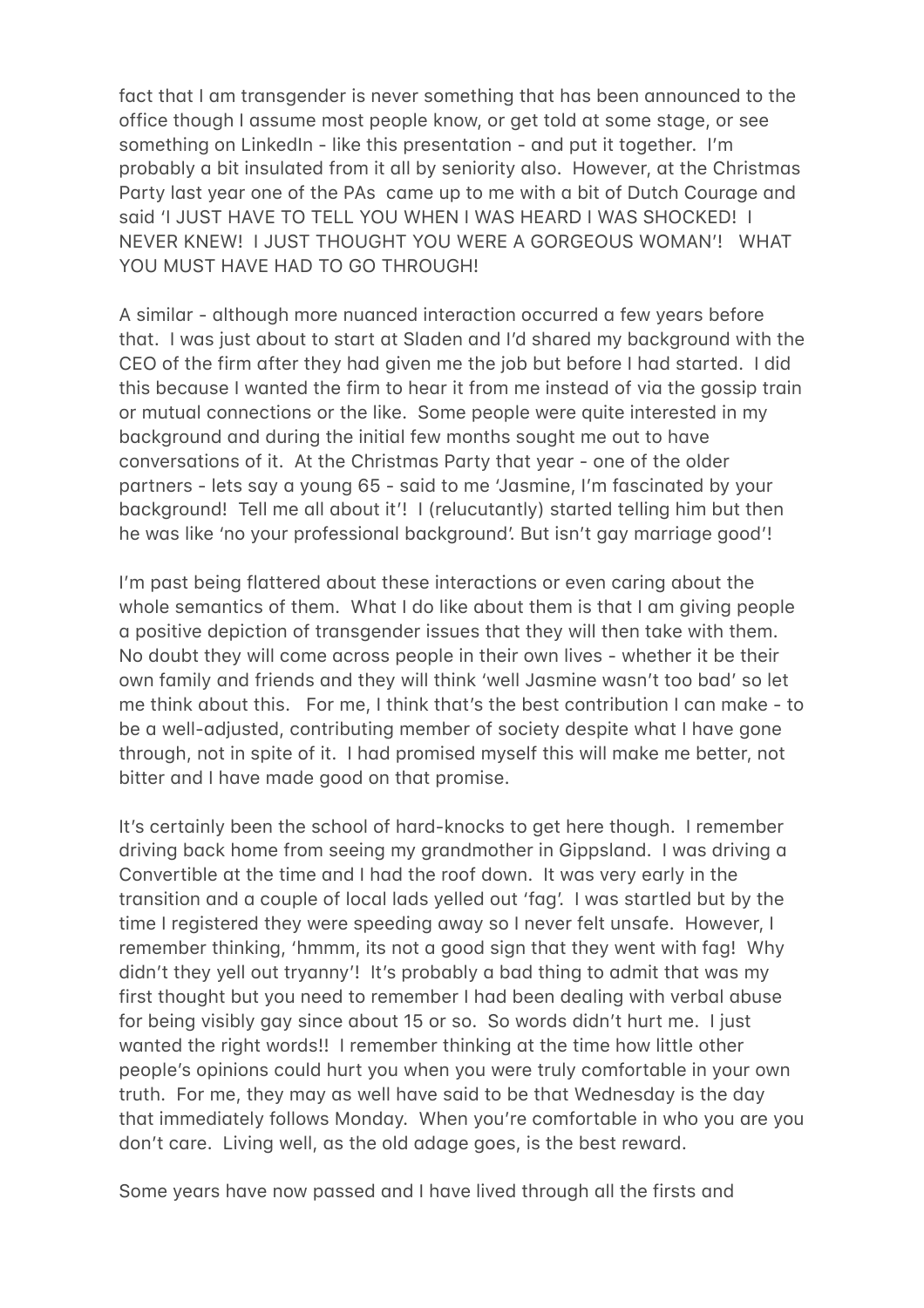awkward moments. I stopped feeling envious of my girlfriends who didn't have to go through what I went through. I too now have things in my wardrobe that I bought 5 years ago. I also came to understand that no one escapes trauma this was mine - and that I should approach what I went through with a 'why not me' instead of a 'why me' attitude. I also have a great relationship with my parents and my sisters - though again its not really something that we talk about. One of the most touching things Dad ever did was buy me a book - one that was very special to him and apparently very popular when he was a boy. It was about a boy who is born a cripple and overcomes all odds to learn to walk. Dad said to me he had never seen someone show as much grit as the kid in the book. The metaphor was clear and I knew what he was saying.

I am proud of how hardship has made me strong.

The indisputable truth though is that it has made my life harder, especially when it comes to marriage and relationships. The reality is that not being able to have children biologically and my gender history is a negative rather than a plus on the marriage market. I've accepted this and developed some strategies around it. I don't like telling guys straight away - largely because its so hard for me to talk about but also because I think, 'well, tell them when they know you better and see how they respond then'.

So I was seeing one guy and it had started to get a little bit serious. He had called me his 'ideal woman' and that while he enjoyed feeling more driven professionally after we had been seeing each other he said he liked my cheeky side best. He was very impressed one day when we were at the movies and I just pulled a bottle of red wine from my handbag and two picnic style wine glasses. I think he was shocked at my cheek but I then told him if he had an issue I would drink all the wine. He succumbed. So he knew his way to my emotions. I also knew my emotions and knew I had to tell him the 'news' before it went any further.

I took the cowards way out and sent him a text - ostensibly under the quide of safety and giving him a chance to process on his own. I think a big part of it though was avoiding seeing any disappointment on his face. I said:

## *Hi M%tt*

*There's something I wanted to tell you about me that's pretty hard to say because it's really ancient history and it might chance your perception of me.* But I'm enjoying hanging out and if us hanging out leads to something more it's something I'd like you to know about me.

*When I was a child I was born a boy but that didn't work for me so I changed to* a girl. So I guess that makes me transgender, but I don't really like that word *because I think I'm just like any other woman. As you know I have all the right*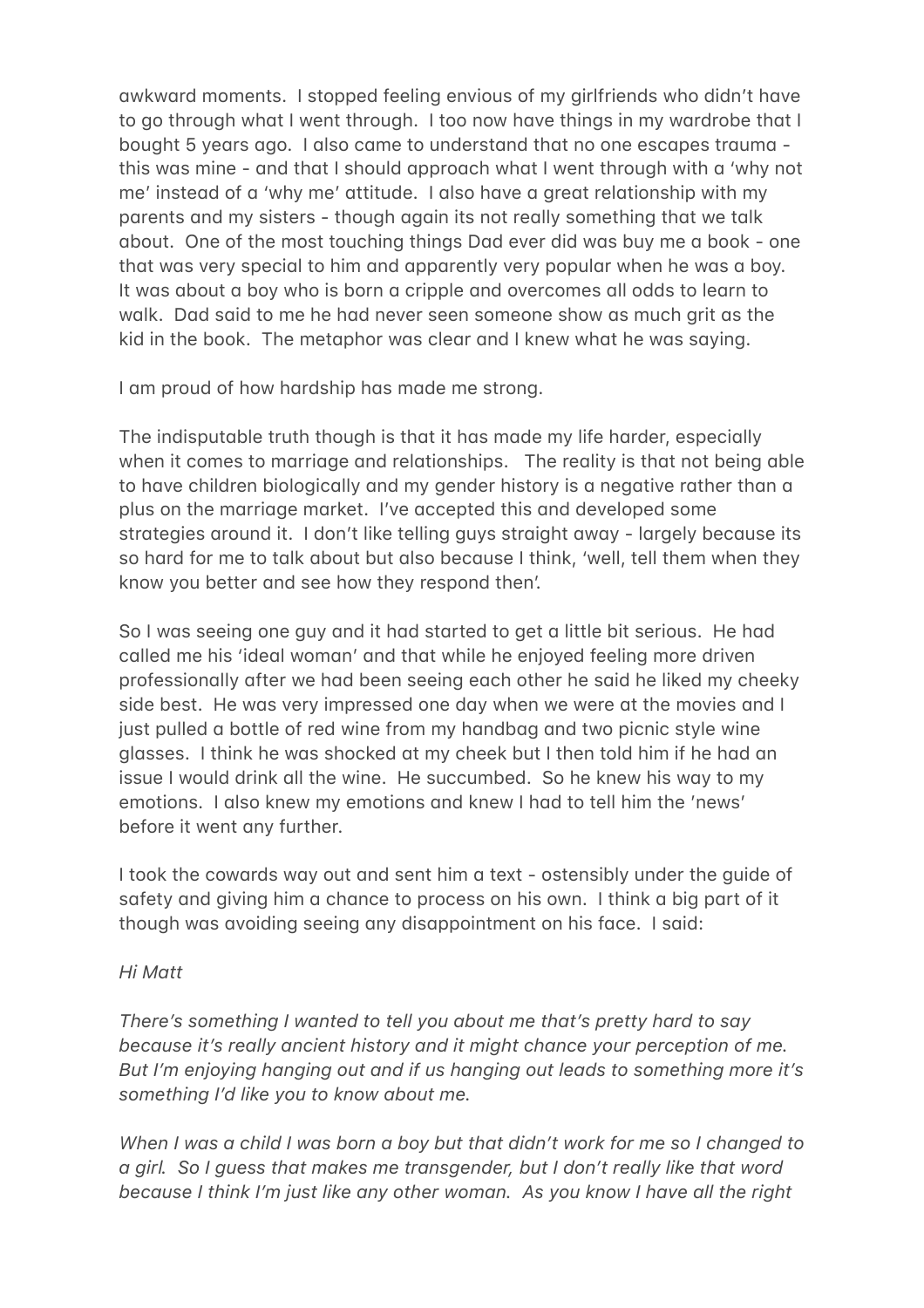*parts but I can't have children. Most of the time I forget that I was ever anything but a girl!* So there's no need to tell anyone if you don't want to.

*I think the main way its impacted me is that its made me tough, strong and resilient. I think if I can handle being born in the wrong body I can handle most things.*

*I know you might have some questions and I'm happy to answer them all. I hope you still see me as the woman you've become quite fond of.* 

*That said, if this is a dealbreaker, or you want to be with a woman who can have your children, I understand and I won't think any less of you. Just please be honest with me.* 

*I'm so sorry get all serious and heavy. The reason I'm telling you now is that I need to protect myself emotionally if this makes you uncomfortable.* 

If you don't want to see me this weekend I understand. Otherwise let me know an we'll chat later!

It was a fairly anxious wait for a response. It came about 24 hours later. He was very gracious. He said he was shocked and had to think about a few things but was ready to talk. He came over that Sunday and we talked and talked and talked. We talked about a few things that I won't go into here but aside from logistics - if I can call it that - he wanted to know about children. We spoke about IVF and egg donors and frozen sperm and adoption. I tried to show him it was all possible.

We ultimately went our separate ways because he saw children with me as too hard. At least that's what he told me - and I've chosen to take him at face value there. I sent him the following text when I had composed myself:

*Thank you for your honesty. I can't argue with you - who would want to miss out on those things. They're so important! I'm happy that you know what you want and that our time together has helped clarify that for you. I'm (selfishly)*  $\alpha$  bit sad too. I really liked hanging out with you and there were some lovely *memories. It was also a nice reminder that there are guys who like me for who I am, baggage and all! I hope the next af has boobs as good as mine!* 

I've often thought of him as the one that got away - but realistic enough to know that if children was his dealbreaker I would have been a risky partner for him - and that something better might be in store for both of us.

I share this story because while dating as transgender is hard I don't want people to think that break-ups are caused by it. I want you to know there are guys who don't care. However, it's important to be sensitive to what other